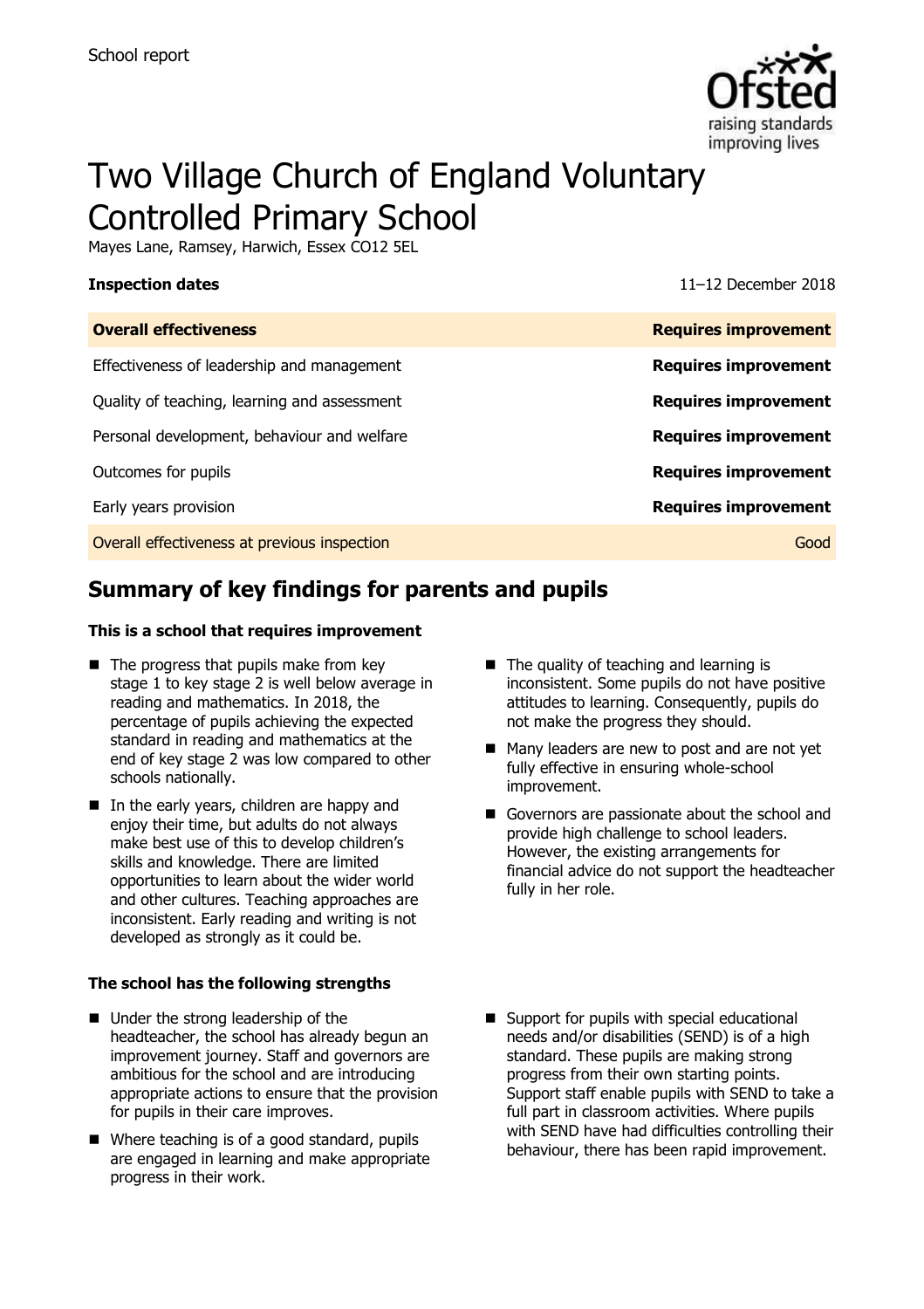

# **Full report**

### **What does the school need to do to improve further?**

- Improve the quality of teaching and learning by:
	- ensuring that there is a consistently good or better standard of teaching across the school, so that pupils make at least expected progress
	- insisting that all staff have equally high expectations of pupils' attitudes and behaviours for learning.
- Improve the quality of leadership and management by:
	- further developing the roles of the new members of the leadership team, ensuring that they fully understand their role in wider school improvement
	- making sure that leaders are effective in supporting others to improve their own practice
	- those responsible for governance ensuring that leaders have high-quality financial advice and support to make best use of the school's resources.
- Improve the effectiveness of the early years provision by:
	- creating a consistent approach to teaching
	- developing the roles of adults to enable children to make best use of their time in school
	- furthering children's opportunities to learn about and experience the wider world.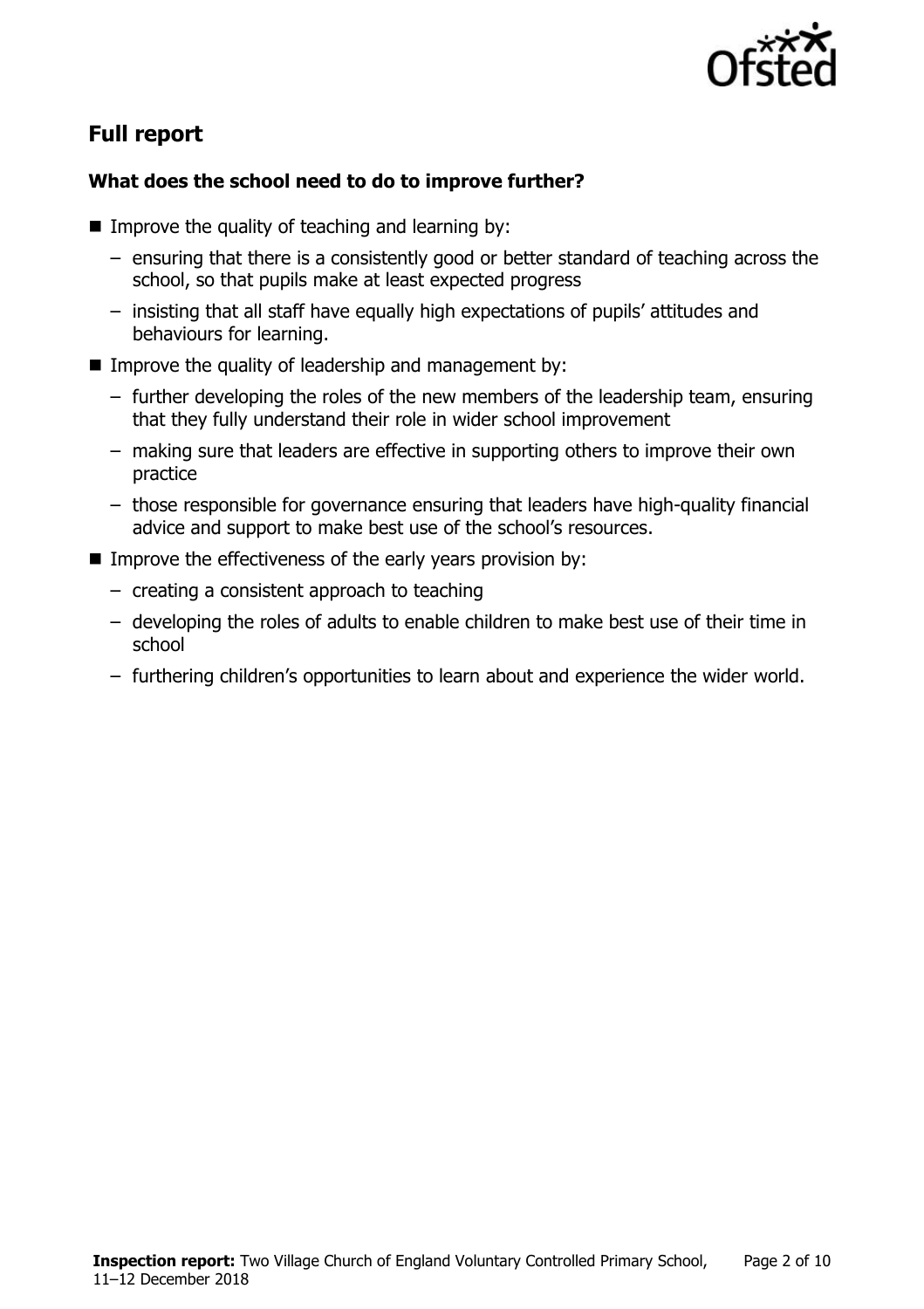

## **Inspection judgements**

#### **Effectiveness of leadership and management Requires improvement**

- After the last inspection, there was a significant deterioration in the quality of leadership and standards. This resulted in the school being issued with a warning letter by Essex County Council in November 2016 and a strategic intervention board (SIB) being put in place to oversee the school's finances and the work of governors and school leaders. An academy order was issued in February 2018, but academisation has not yet taken place. The strategic intervention board remains in place.
- The headteacher has been in post since April 2017. Under her leadership many new processes and ways of working have been introduced and there have been several staff changes. Leaders are ambitious for the school and know what needs to be done to improve standards, although many of their actions are still to show impact.
- Members of the leadership team are all either new to their role or have been in post for less than two years. They, and subject leaders, are enthusiastic and keen to improve the areas that they are responsible for. They are currently accessing training from the Harwich Education Partnership but require further development and support to enable them to successfully lead the changes needed in the school.
- The curriculum is currently under review to make it broader and to ensure that it deepens pupils' skills and knowledge. Opportunities for pupils to apply and develop reading, writing and mathematical skills across subjects are limited.
- Leaders regularly monitor the quality of teaching and learning through lesson observations, work scrutinies and discussions with pupils. Leaders know where there are weaker areas in teachers' practice but they are not always strategic in the way they plan support and development opportunities.
- The headteacher and the governing body have overseen several changes to staffing in a short period. The current staffing levels are unsustainable without obtaining additional funding. The existing financial support to the headteacher is being reviewed to ensure that best use is made of financial resources.
- Leaders promote a culture of respect and responsibility. Staff and pupils do not accept prejudiced behaviour towards anyone. Leaders have put in place effective actions to improve pupil behaviour and the number of incidents of poor behaviour has dropped steadily.
- The pupil premium grant is used for appropriate purposes. Vulnerable pupils have a learning mentor to support them. There is also additional academic support for pupils who need more help. Although disadvantaged pupils across the school do not yet make good progress compared to pupils nationally, they do match the progress of their peers in school.
- The physical education and sports premium is used effectively. Pupils' engagement in extra-curricular sports activities and competitions has risen.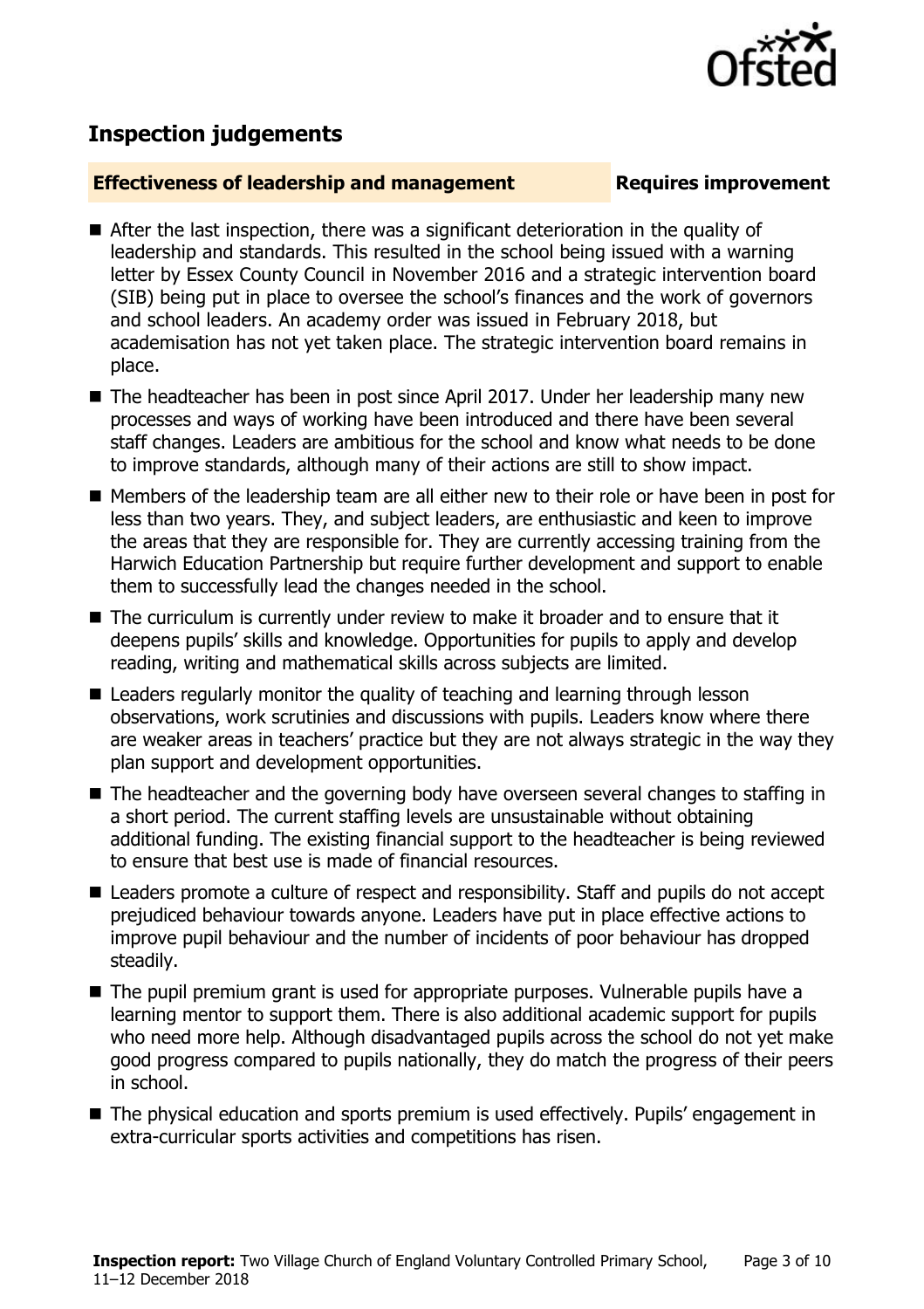

#### **Governance of the school**

- Governors of the school work alongside the SIB put in place by the local authority. The chair of governors is also the chair of the SIB.
- Governors are highly passionate and determined that the school will improve. They are realistic about where the school is currently and have supported school leaders well to start the transformation needed.
- Both governors and the SIB are clear about issues the school has faced in the past. They regularly discuss the progress of pupils, behaviour and finances. They follow up on any concerns, questioning and challenging school leaders on areas that are unclear to ensure that actions are followed through.

### **Safeguarding**

- $\blacksquare$  The arrangements for safeguarding are effective.
- Safeguarding of pupils is of a high standard. Concerns about pupils are dealt with in a rapid and appropriate way. Record-keeping is detailed, comprehensive and supports leaders' monitoring of pupils' ongoing welfare.
- All staff have received appropriate training. They know what to look out for to keep pupils safe.
- **Parents spoken to during the inspection believe that their children are safe in school.** Pupils say that they feel safe.
- All appropriate pre-employment checks have been carried out on employees, governors and those who volunteer in the school.

#### **Quality of teaching, learning and assessment Requires improvement**

- The quality of teaching is inconsistent across classes. There are strengths in every teacher's practice but there are too many aspects of teaching that are not yet good. Consequently, pupils do not always make the progress they are capable of.
- $\blacksquare$  Most pupils show interest in what they are learning. When tasks do not fully motivate them, some pupils lose concentration and low-level poor behaviour can result. Teachers do not always check this and reinforce the high expectations of behaviour that leaders have introduced.
- Teachers have redesigned the curriculum to make sure that learning is interesting for pupils. They have made links between different subjects and created more opportunities for reading, writing and mathematics to be developed in the wider curriculum. This is at an early stage of implementation and has not yet had an impact on the work produced by pupils.
- Leaders have identified that understanding new or more challenging vocabulary is a weakness for many pupils in the school. Teachers emphasise new words and, where teaching is stronger, ensure that pupils both understand these and can use them in their writing.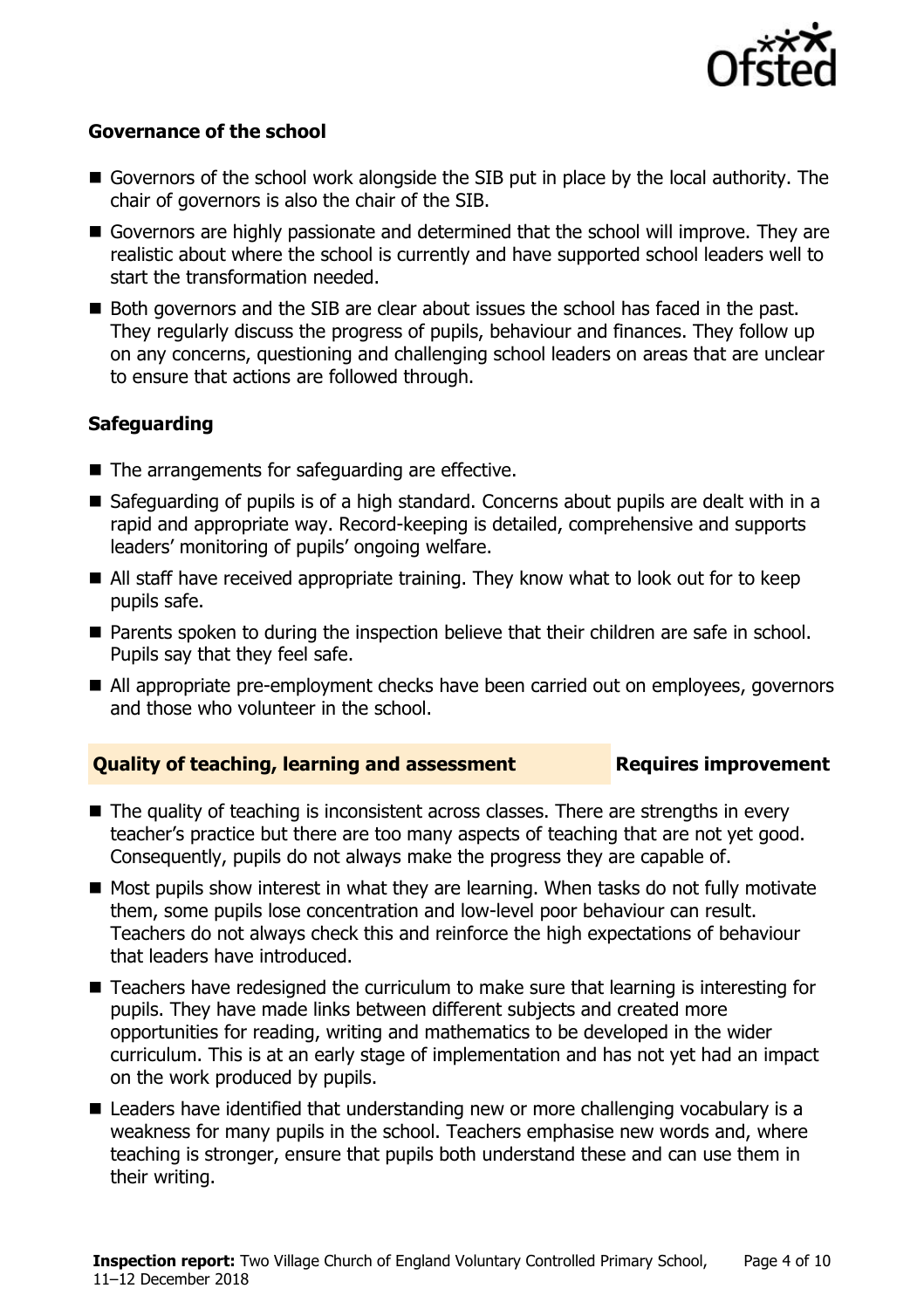

- A new way of teaching phonics has been recently introduced but is not yet fully implemented. There is too much variation in the way that the lessons are delivered in different classes and, therefore, the impact on pupils' learning also varies.
- Where teaching is stronger, well matched 'core', 'stretch' and 'challenge' activities provide fluency development, support and extension to pupils. In these lessons, teachers effectively use their knowledge of pupils to ensure that all access the correct standard of work and are challenged appropriately.
- Teachers apply the school's assessment policy consistently and use the information to plan next steps for pupils. Pupils are seen to gain positively from the feedback that teachers give them.
- $\blacksquare$  Teaching assistants work well with pupils with SEND, enabling them to access the same learning as the rest of the class. Consequently, pupils with SEND are making good progress.
- Mathematics teaching has a strong emphasis on the use of number. Other topics are revisited through weekly tests where misconceptions are followed up. Teachers use practical equipment effectively with the younger years, and with those pupils who need additional support to access the learning.

### **Personal development, behaviour and welfare Fig. 2.1 Requires improvement**

### **Personal development and welfare**

- The school's work to promote pupils' personal development and welfare requires improvement.
- In the past, there have been several high-level behaviour incidents that were viewed by some pupils as bullying. This is not a current issue as leaders deal with all behaviour problems that might be seen as bullying in an appropriate and effective way. However, there remains a perception from some parents that this is still an issue and leaders are working closely with these families to resolve any concerns.
- Leaders have focused pupils on being respectful to each other. They are working to broaden pupils' moral and cultural understanding by, for example, rewriting the religious education curriculum. Pupils in all year groups have produced some thoughtful work on the Bible creation story. They have shown their understanding of it in age-appropriate tasks, from simply retelling it to comparing it with the scientific view of creation.
- Parents spoken to, and those who responded to Ofsted's online survey, Parent View, agree that their children are safe. Parents feel that communication with class teachers is positive.
- **Pupils are polite and welcoming. They are keen to talk to visitors about their school.**
- **Pupils feel safe in the school. They know who they can talk to if they are worried about** anything.

### **Behaviour**

■ The behaviour of pupils requires improvement.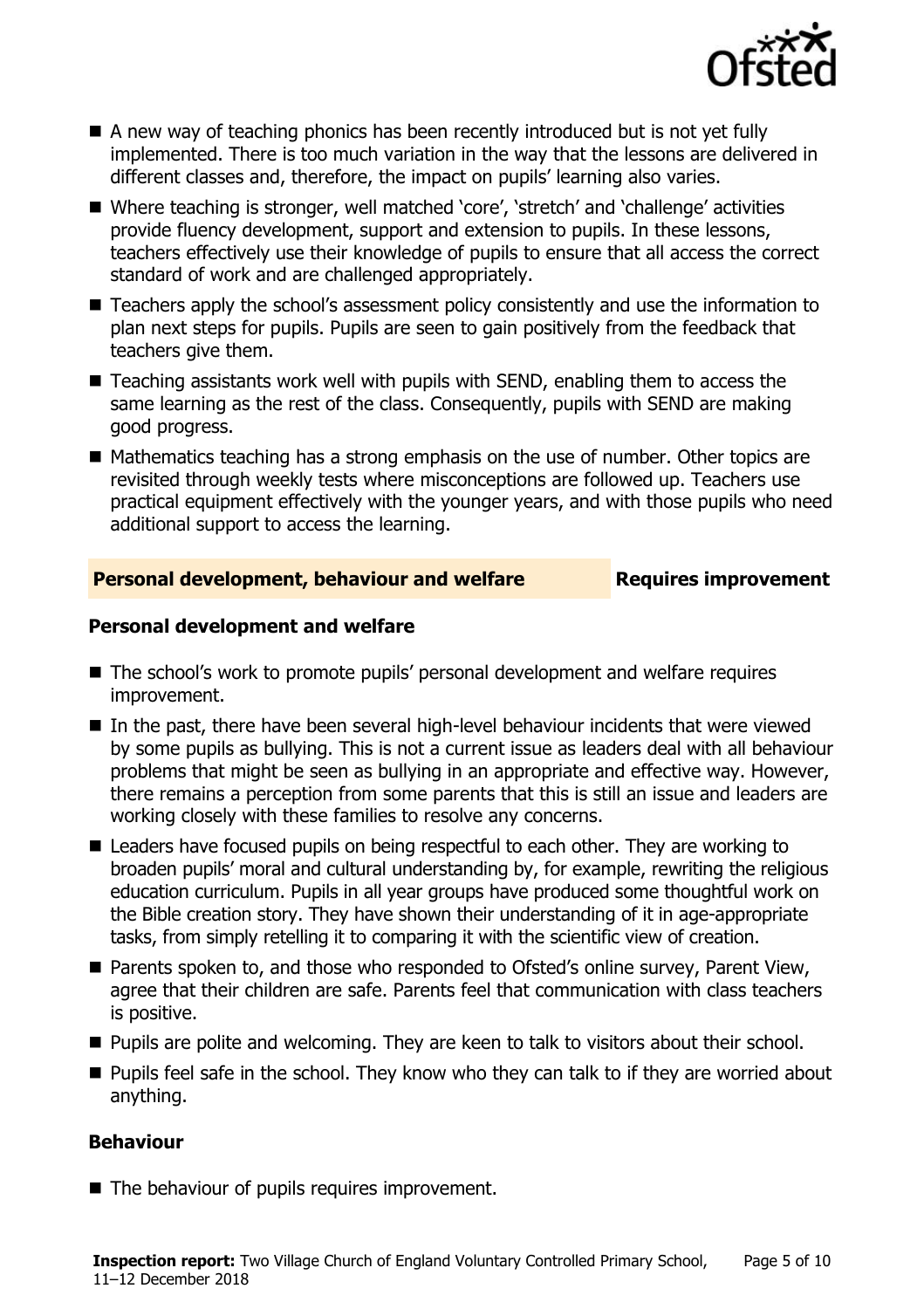

- Attitudes to learning in the classrooms are not always as positive as they could be, with some low-level behaviours that stop individuals from gaining as much from lessons as they could do.
- Logs of incidents show that there has been a marked decrease in the poor behaviour of pupils, with fewer playground issues. The conduct of individual pupils who have struggled to control their behaviour has seen improvement.
- **Pupils are generally well behaved around the school site. They play well on the large** playground and are sensible moving between classrooms. They come quietly into assemblies and take an active part in activities such as singing together.
- Attendance is tracked well by school leaders and families are supported to improve the attendance of their children where necessary. Governors have worked closely with the headteacher to develop appropriate policies and actions. Consequently, attendance is broadly in line with national averages.

#### **Outcomes for pupils Requires improvement**

- **Pupils' progress from key stage 1 to key stage 2 has been low over the last three years** and provisional information from 2018 shows that progress was well below the national average in reading and mathematics. Writing progress has increased and is now average.
- Pupils' attainment is also low. Provisional information for 2018 shows only 41% of pupils achieving the expected standard in all of reading, writing and mathematics. Pupils' writing is at a higher standard, in line with national averages.
- The cohorts of disadvantaged pupils are too small to be statistically significant, but inspection evidence indicates that they are making the same progress as their peers now and currently have the same level of attainment.
- There was a large difference between both the progress and attainment of boys and girls indicated in the provisional end of key stage 2 outcomes for 2018. Boys did much better than girls. Achievement at the end of other key stages and pupils' work in school does not suggest that this is a consistent pattern across the school and was limited to that one cohort.
- **Pupils at the end of key stage 1 had better attainment, with the proportion achieving at Pupils** least the expected standard rising in the provisional information for 2018 to be above the national average.
- The proportion of pupils achieving at least the expected standard in the Year 1 phonics screening check has risen in recent years but is still below the national average.
- The percentage of children in the early years who achieved a good level of development is just below the national average.
- The work in the books of pupils with SEND shows they make good progress from their own starting points.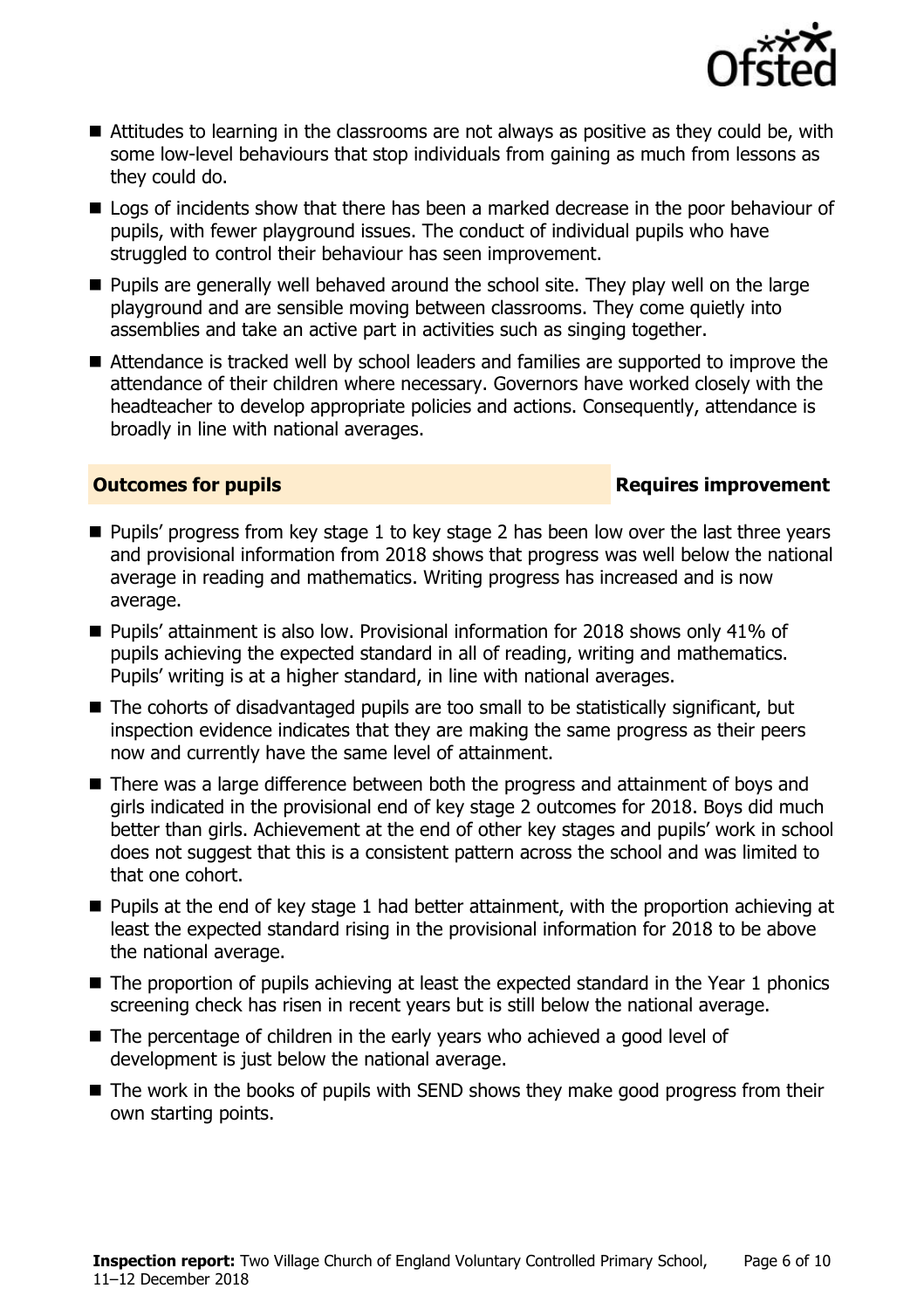

### **Early years provision**

- The early years leader is new to post, although previously experienced in teaching in the early years. There is inconsistency in how children in the early years are taught. Teaching does not always have the pace and urgency that senior leaders expect.
- Leaders have identified that early writing is not as developed as it could be. They have introduced additional opportunities for writing, but these are not yet fully embedded into practice and teaching points are not always followed up in children's work.
- The physical environment in the early years provides many opportunities for children to develop their skills across the areas of learning. However, children do not always choose to access the wide range of activities provided. Adults do not effectively ensure that children tackle a broad enough range of tasks so that they make good progress in all areas of development.
- Children are happy in the early years. They enjoy their time in school. Parents are very positive about the way their children have started school.
- Staff offer regular parent meetings to support families to help their children learn. Some parents use the school's online recording scheme to see what their children have been doing in class.
- Staff ensure that children with SEND feel included in what all children are doing and support them to develop appropriate independence.
- Children are safe. Safeguarding practices are of the same high standard as in the rest of the school.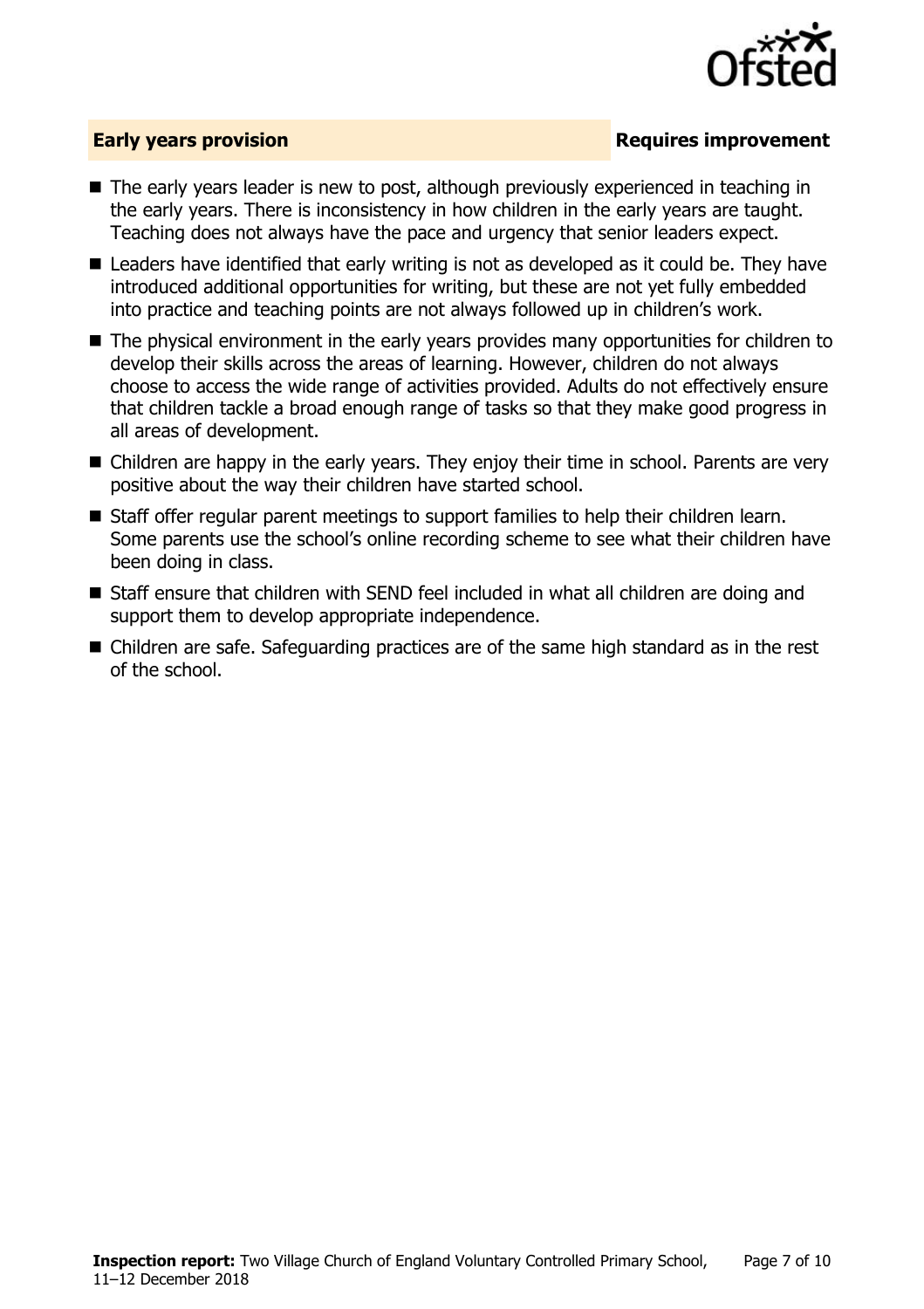

# **School details**

| Unique reference number | 132234       |
|-------------------------|--------------|
| Local authority         | <b>Essex</b> |
| Inspection number       | 10046088     |

This inspection of the school was carried out under section 5 of the Education Act 2005.

| Type of school                      | Primary                              |
|-------------------------------------|--------------------------------------|
| School category                     | Voluntary controlled                 |
| Age range of pupils                 | 5 to 11                              |
| Gender of pupils                    | Mixed                                |
| Number of pupils on the school roll | 190                                  |
| Appropriate authority               | The governing body                   |
| Chair                               | Linda Hughes                         |
| <b>Headteacher</b>                  | Natasha Bennett                      |
| Telephone number                    | 01255 880268                         |
| <b>Website</b>                      | www.twovillage.essex.sch.uk          |
| <b>Email address</b>                | schooloffice@twovillage.essex.sch.uk |
| Date of previous inspection         | 3-4 December 2014                    |

### **Information about this school**

- $\blacksquare$  This is a smaller than average primary school.
- The school opened in 2000, as a result of the merger of two village primary schools.
- The governing body works under the guidance of a strategic intervention board, put in place by Essex County Council.
- Leaders work alongside others in local schools as part of the Harwich Education Partnership.
- An academy order has been published as of February 2018, but academisation has not yet taken place.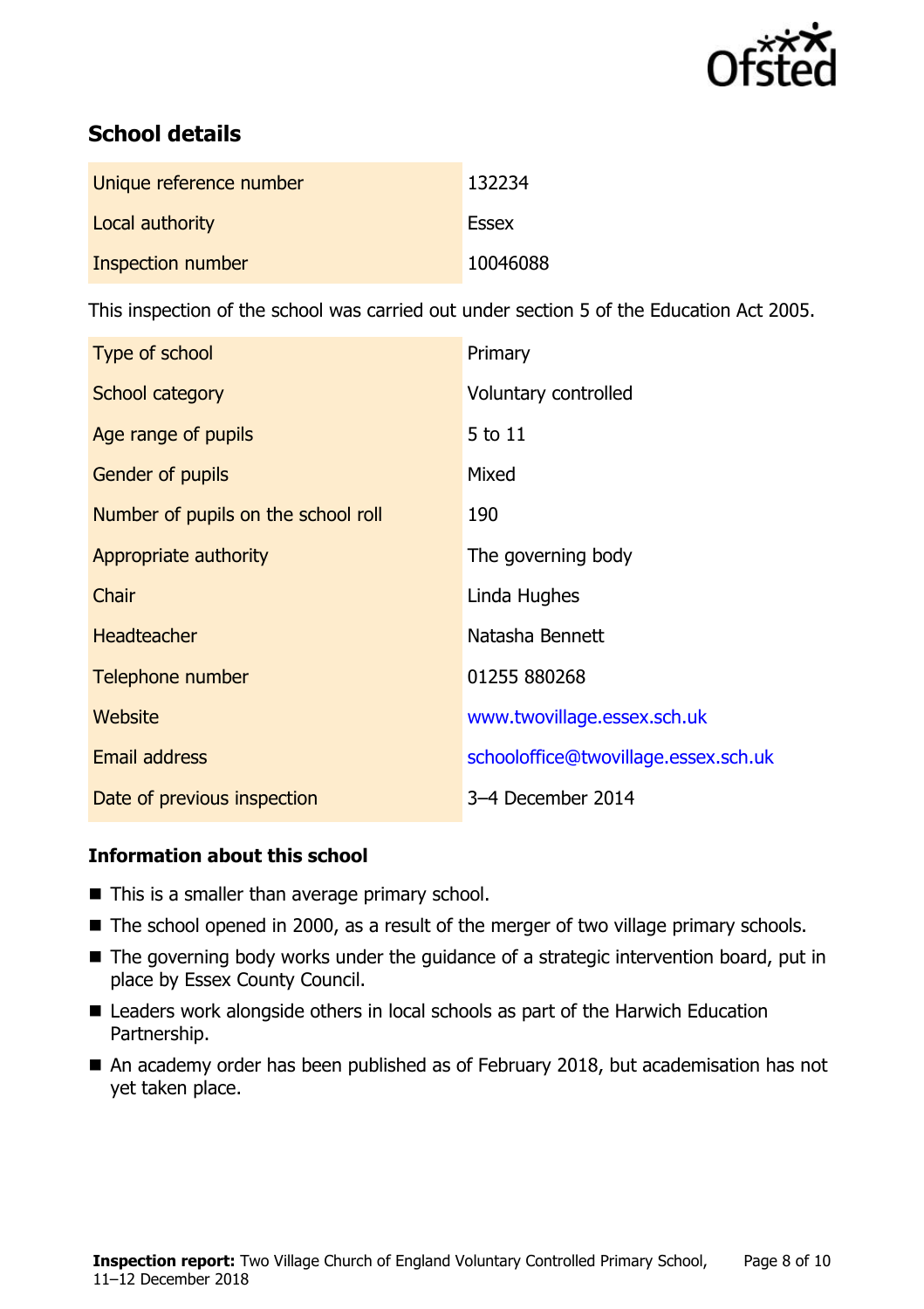

# **Information about this inspection**

- The inspection team observed learning in every class. Some of these observations were undertaken alongside members of the senior leadership team.
- A wide range of pupils' workbooks were looked at by the inspection team.
- **Inspectors met with representatives from the local governing body and the strategic** intervention board. They met with senior and subject leaders. The responses to the staff survey were considered.
- Two groups of pupils met with an inspector. Inspectors also spoke to pupils informally in lessons and at playtimes. The responses to the Ofsted pupil survey were considered.
- The inspection team scrutinised the school's website and a range of documents, including assessment information, the improvement plan and the school's selfevaluation.
- **Pupils read to inspectors and talked about their reading preferences.**
- The 59 responses to Parent View, Ofsted's online questionnaire, and the 31 free-text comments were considered. The inspection team also spoke to some parents before school.

#### **Inspection team**

| Tessa Holledge, lead inspector | Her Majesty's Inspector |
|--------------------------------|-------------------------|
| <b>Ruth Brock</b>              | Ofsted Inspector        |